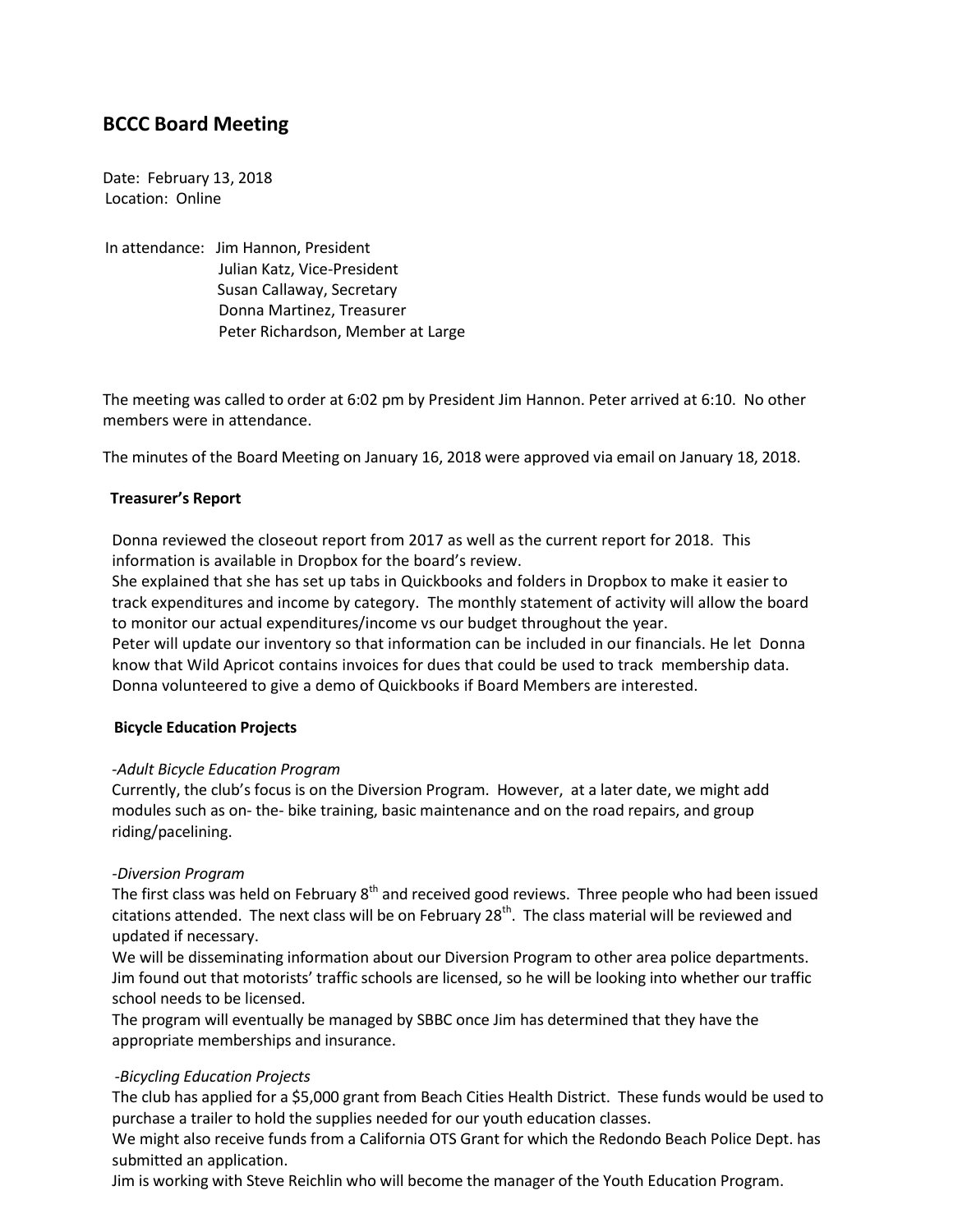## *-Youth Bicycle Education Program*

We completed a program at Beryl Elementary on January 22<sup>nd</sup>...our largest to date. Future classes are scheduled for Meadows Elementary on March 17th, Madison Elementary on March  $23<sup>rd</sup>$  and Alta Vista Elementary on April 5<sup>th</sup>.

## **Sponsors and Grants**

Jim reported that we are still waiting on contracts and checks from some of our sponsors. He suggested that we might consider finding a new volunteer to be in charge of recruiting and renewing sponsors.

We hope to receive grant money from BCHD and the RB Police Department, as well as some funds from Phillips 66 where two of our members are employed.

Jim anticipates a drop in income this year because we have fewer sponsors and grants. Also, he does not know if we will receive any donations from schools when we provide our Youth Bicycle Education Programs like we did last year.

Jim suggested that we not order any new kits until we have new/paid-up sponsors. O.M.'s company might be interested in becoming one of our sponsors.

#### **Ride Leader Program Status**

There was no crash report for this month.

The CPR/First Aid, AED and Rider Down training program in January was a big success. Jim sent press releases to local paper, but didn't generate as much publicity as he had hoped. However, the class was worth it as we were able to train more than 20 of our Ride Leaders.

 Jim reminded the board that we still need to review our Liability Insurance and clarify coverage regarding Club vs non-Club rides.

## **Bike Corral Status**

We still plan to transition to rentals only, though we had considered involvement in some legacy events such as the Hermosa Beach Fairs. However, David Hui will be out of town this Memorial Day weekend, so Jim will be contacting Steve at Hermosa Cyclery about being responsible for the bike corral at this event. Jim will be meeting with Steve Musnicky (Fleet Street Organization) who manages a very successful bike corral rental program. He hopes to tap into his knowledge and experience so our rental program will be a success.

## **SBBC and BCC Club Merger Team**

This proposed merger is still up in the air. Peter has asked for a brief pro-con statement from a committee member but has not received it yet. He hopes to have it by our March Board Meeting so we can discuss it and make plans for presenting the information to our members. There is a proposed org chart in Dropbox.

#### *Joint Fundraiser:*

 There is no new information on this event which will probably be in May or June. Jim will check with our club members, Bonnie Nixon and Dan to see if they are still interested and available to work on this.

## **2017 Garment Status**

Peter reported that we have approximately \$3,840 worth of inventory of our older garments, mostly in larger sizes. This does not include T-shirts. He will provide Donna with an updated inventory report for accounting purposes. Donna said since people don't usually pay for the T-shirts (they are given to volunteers) that they should be in a different accounting category.

Jim said that we do still need to have a 2018 Club T-shirt because that is part of our agreement with our sponsors. He mentioned that it is probably better advertising for them than our kits.

Jim reported that West Basin Water District is going to provide \$1000 for the design of garments for the WBMWD/B-4 Team for Best Buddies.